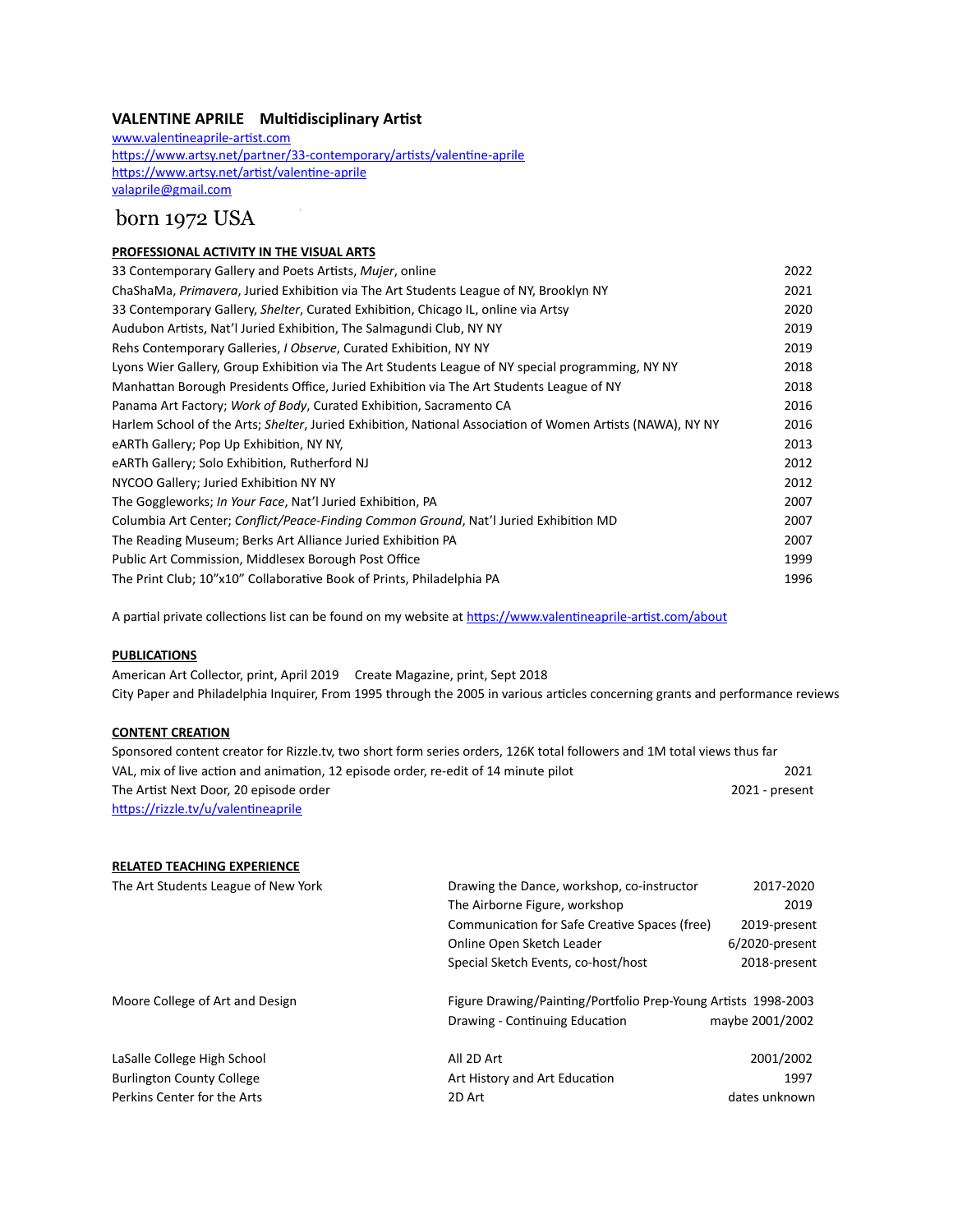**ADMINISTRATIVE EXPERIENCE**

| The Art Students League of New York                                                                                              | DEI (IDEA) Manager<br>Model Services Manager<br>Model Coordinator | 6/2020-present<br>2019-present<br>2015-2018 |
|----------------------------------------------------------------------------------------------------------------------------------|-------------------------------------------------------------------|---------------------------------------------|
|                                                                                                                                  |                                                                   |                                             |
| Moore College of Art and Design                                                                                                  | Assistant to Department Chairs                                    | 1998                                        |
|                                                                                                                                  | Assistant to Interim Dean                                         | 1997                                        |
| PROFESSIONAL ACTIVITY IN DANCE THEATER AND PERFORMANCE ART                                                                       |                                                                   |                                             |
| Running Through the Woods, performance installation, Cloud City, Brooklyn NY                                                     |                                                                   | 2017                                        |
| The Nudity Project, multimedia aerial dance theater, creator/collaborative lead (w/ Megan Bridge, Peter Price, & Janette Fertig) |                                                                   |                                             |
|                                                                                                                                  | Philadephia Fringe                                                | 2005                                        |
|                                                                                                                                  | <b>Ursinus College</b>                                            | 2005                                        |
|                                                                                                                                  | <b>Reading Theater Projects</b>                                   | 2006                                        |
| The Magical Fantastic Flying Adventure Show, multimedia commission, Yocum Institute, co-dir/co-creator w/ J Fertig               |                                                                   | 2004/5                                      |
| LOG, aerial dance theater, co-director w/ Janette Fertig                                                                         | Philadelphia Live Arts                                            | 2004                                        |
| The Living Goddess Urbanite, outdoor performance installation, creator/collaborative lead                                        |                                                                   |                                             |
|                                                                                                                                  | Philadelphia Live Arts                                            | 2002                                        |
|                                                                                                                                  | <b>Ursinus College</b>                                            | 2002                                        |
| SWIM, multimedia, creator/choreographer/performer                                                                                | Martha B Knoeble Dance Center, Long Beach CA                      | 2001                                        |
|                                                                                                                                  | Kumquat Dance Center, Philadelphia PA                             | 2001                                        |
| Ovestra, performance art duet, creator/performer                                                                                 | Philadelphia Live Arts                                            | 2001                                        |
| Sculptress II, solo performance art, creator/performer                                                                           | Philadelphia Live Arts                                            | 2001                                        |
| Juice, aerial dance, choreographer/performer                                                                                     | Temple University - Special Guest Invite                          | 2000/1                                      |
| Sculptress, solo performance art, creator/performer                                                                              | Philadelphia Fringe (Artists House Gallery)                       | 2000                                        |
| Airport, choreographer, commissioned by Philadelphia Int'l Airport through Frankfordstyle Dance                                  |                                                                   | late 90s                                    |
| <b>WORK WITH DANCE COMPANIES</b>                                                                                                 |                                                                   |                                             |
| Trapezius Aerial Dance, company member, various performances and a residency at Martha's Vineyard                                |                                                                   | 1995-2002                                   |
| Anne Marie Mulgrew & Dancers, company member, various performances and a residency at Martha's Vineyard 1997-2003                |                                                                   |                                             |
| Ausdruckstanz, guest guest dancer                                                                                                |                                                                   | late 90s early 2000s                        |
| Scrap Performance Group, guest dancer, Down Wind<br>late 90s early 2000s                                                         |                                                                   |                                             |

#### **TRADITIONAL THEATER DIRECTING**

| Resident Movement Director, Art of Warr Productions, NY NY                                                   | 2018-present |
|--------------------------------------------------------------------------------------------------------------|--------------|
| Down the Fox Hole, an Art of Warr Productions one act, co-director with Joshua Warr, The Chain Theater NY NY | 2021         |
| Stupid Fucking Bird, Art of Warr Productions, Movement Director, 13th Street Rep, NY NY                      | 2019         |
| Brilliant Traces, Art of Warr Productions, Associate Director/Movement Director, The Chain Theater NY NY     | 2018         |

# **IN FRONT OF AND BEHIND THE CAMERA**

Most of this work is listed here [http://www.imdb.me/valentineaprile](https://www.imdb.me/valentineaprile?fbclid=IwAR3uf0KYWYNlxxecu5nnUPOncAQQWaVp2D0bwH7TEfT9f0-d_waZeJCkrV4)